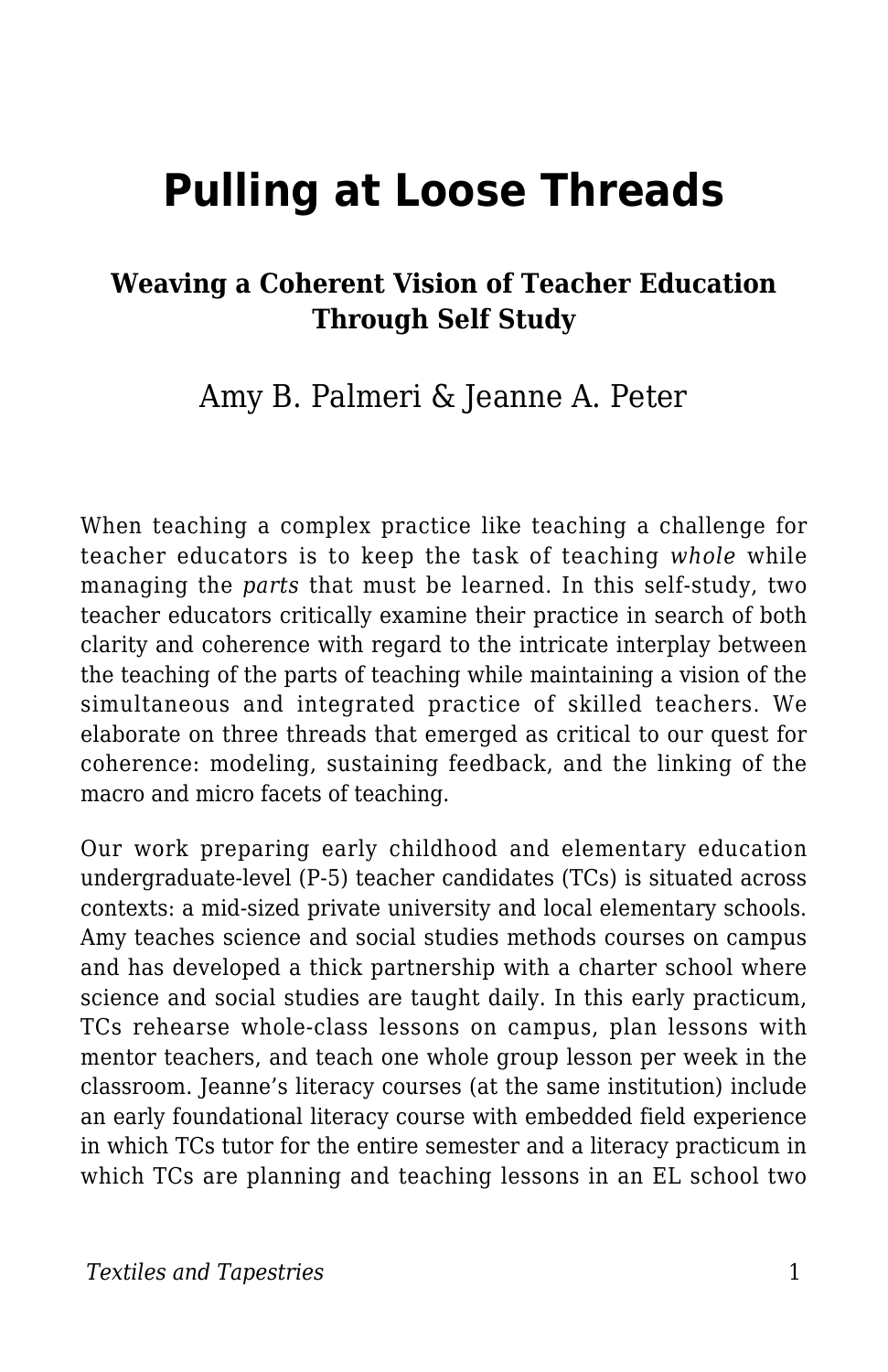mornings each week. We encounter and confront daily challenges and assumptions related to TC learning and development as it occurs within and across university and school-based settings.

We characterize this work as situated along the theory-practice edge because we (together with our TCs) traverse back and forth across the boundaries between the college classroom, where TCs are learning about theory-informed practice and research-based strategies and the elementary school where TCs are engaged in the complex work of teaching in the complicated context of classrooms. We, like Langdon and Ward (2015) believe that teacher educators (TEs) require specialized pedagogical knowledge and skill that is different from that required to teach P-5 students. Therefore, as TEs working in this space we are called upon to identify, examine, and often times design teacher educational pedagogies that scaffold TC learning in and from practice (Lampert, 2010). We are challenged to pull the threads of TCs' developing practice into the university context as we are also pulling the threads of TCs' nascent understanding of theory into the P-5 context. These threads do not exist side-by-side (in parallel) but are twined together, partially unraveled, occasionally snagged and often retwined together across time to create a tapestry. This tapestry is woven together by the TC with the support, mediation, and guidance of the teacher educator.

Our vision is for TCs to enter the profession with a complex and nuanced ability to think like a teacher who can enact evidence-based practices equitably and with some skill; a passion for learning and growing; and a deep connection to each other, our program, and Peabody College*.* Each tapestry, based on this vision, shares these features and thus each one represents an image of a well prepared beginning teacher. The details (e.g. color, texture, etc.) within each tapestry and the process of creating each tapestry may vary from one TC to another. Achieving this vision requires coherence (which can't be assumed to come from the TC) resting in the work of the TE who clearly and explicitly mediates the on-campus and field-based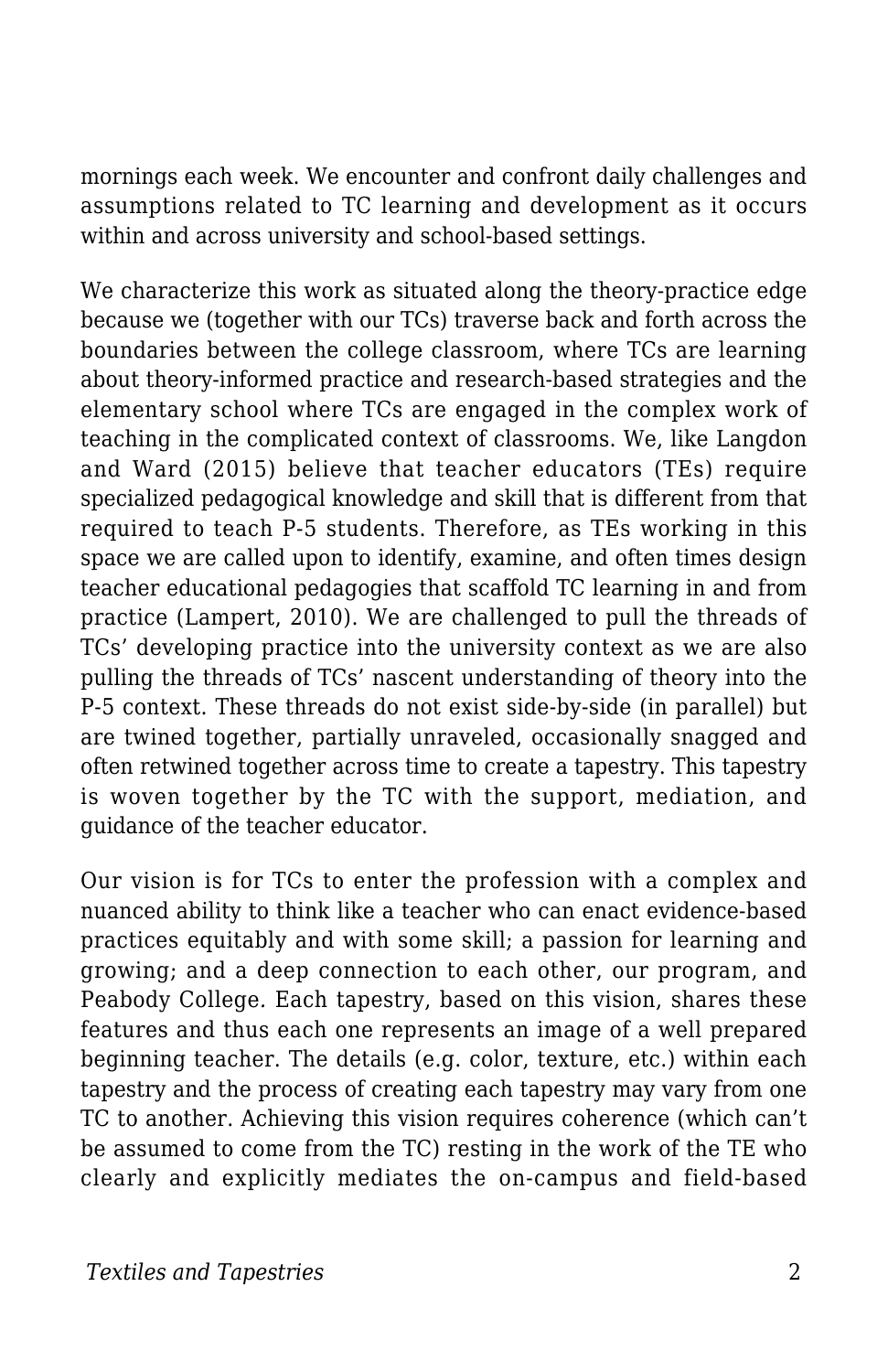experiences conjointly with the TC.

# **Context of Study**

Mediating the space between on-campus and field-based learning contexts is challenging for the TE navigating the nebulous and often lamented space commonly referred to as the theory-practice divide (Flessner, 2012; Korthagen, 2007). Gravett (2012) argued that the pervasiveness of the theory-practice divide is an artifact of the design of teacher education programs. She described the prevailing approach in teacher education as a *translation of theory to practice approach* where the discourse of studying theory from books and lectures in the college classroom runs parallel to the practical application of that theory in the real world of the classroom. This description is consistent with Feiman-Nemser & Remillard (1996) who claim that teacher preparation programs often assume that learning to teach is a two-step process; knowledge acquisition and then application or transfer. Further, Lampert and Ball (1998) describe teacher education as, "a mix of formal knowledge and first-hand experience, theory, and practice divided both physically and conceptually" (p. 25). That the characterization of the theory-practice divide has changed little over time demonstrates the persistence of this gap in teacher education.

If the source of the theory practice divide is rooted in the structure of teacher education, then eradicating this gap requires a reexamination of the structure of teacher education. Attention has shifted to focus on designing practice-based teacher education (Forzani, 2014; Janssen, et al., 2015; Kazemi, et al., 2016). These efforts focus on developing the pedagogical practices of TCs, that are grounded in theory and considered to be *high-leverage* (Teaching Works, 2020). However, the enactment of teaching practice often remains situated in the college classroom. For example, Flessner's (2012) self- study explored how serving as a teacher of elementary school mathematics for 3 months changed his pedagogical practice as a teacher educator. He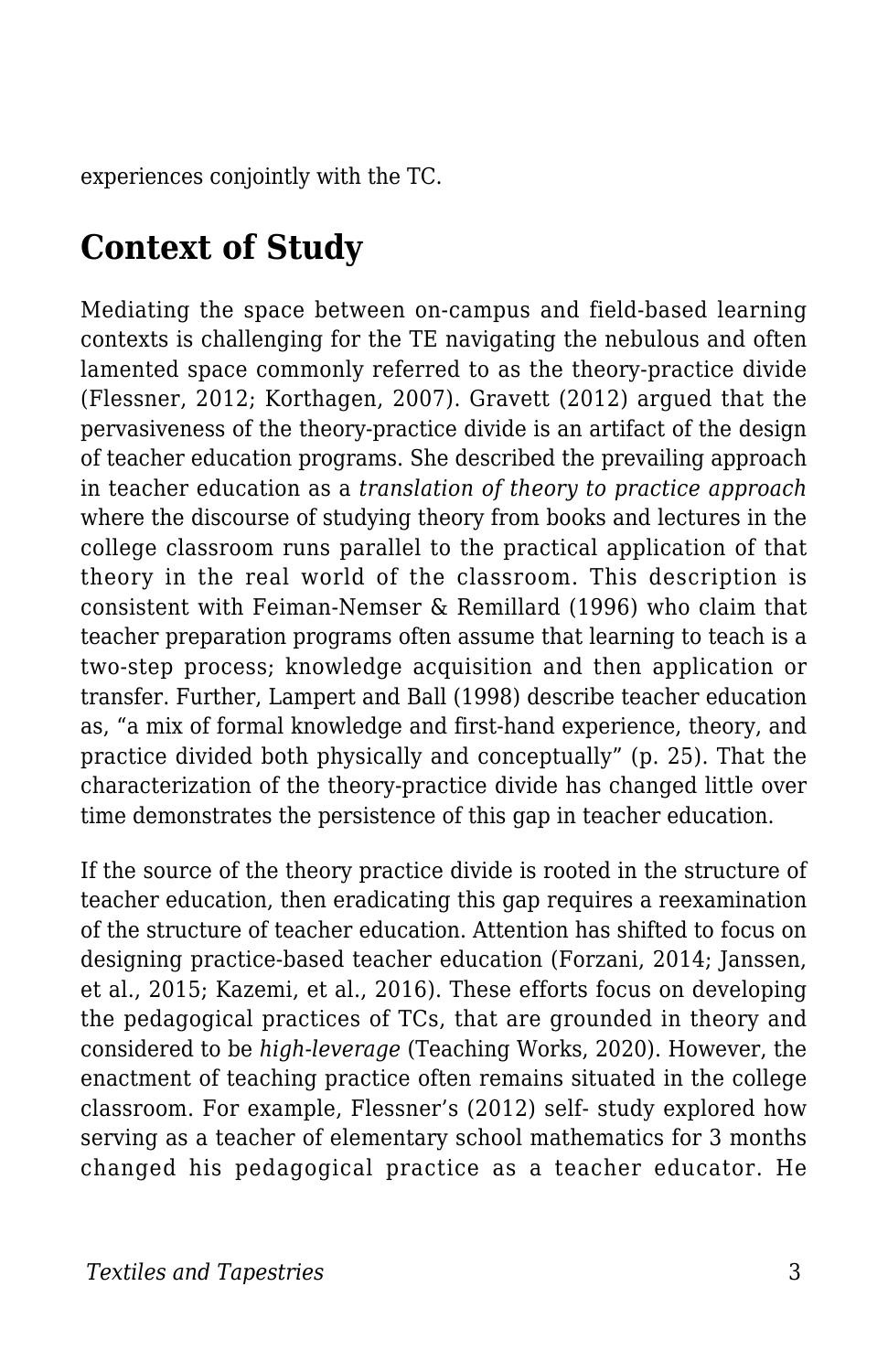characterized shifts in his practice as the result of gaining a *proximity to practice* - immersing himself in the realities of teaching elementary school mathematics and then bringing those experiences back into his teaching of elementary TCs in the college classroom. However, this example perpetuates the physical and conceptual distinction that exists between theory and practice because while there is a greater emphasis on developing practice much of this work is still situated in the college classroom (Gravett, 2012; Lampert & Ball, 1998).

We believe the shift toward practice-based teacher education is warranted and important. However, we find that this approach often assumes the TC needs minimal support in order to effectively translate knowledge into practice (Hughes, 2006). Recent work focused on rehearsals (e.g., Kazemi, et al. 2016) provide an example of how TEs might support TCs as they learn to translate the knowledge and skill developed in the college classroom into teaching practice. In the context of rehearsals, TCs learn about pre-identified high leverage practices, rehearse those practices in the controlled context of the university classroom, and receive feedback from the teacher educator to help the TC refine their practice. The potential mismatch between what is being rehearsed in the college classroom and what is being taught in the context of field placements is potentially problematic for the TC who is left to translate what they are learning in these rehearsals and apply it to their teaching. We view these efforts as moving in the right direction, however, we call attention to the difficult translational work that falls to the teacher candidate. As TEs we should explicitly aid the TC in this process of translation by guiding them to focus on pertinent and generative aspects of a teaching interaction. By helping the TC examine particular dimensions in detail, the TE can introduce, make connections to, or scaffold the TC to applicable theoretical notions (Gravett, 2012). Such an approach creates opportunities where the learning of ideas about teaching (theory) is seamlessly interwoven with experiential (practice) knowledge (Gravett, 2012).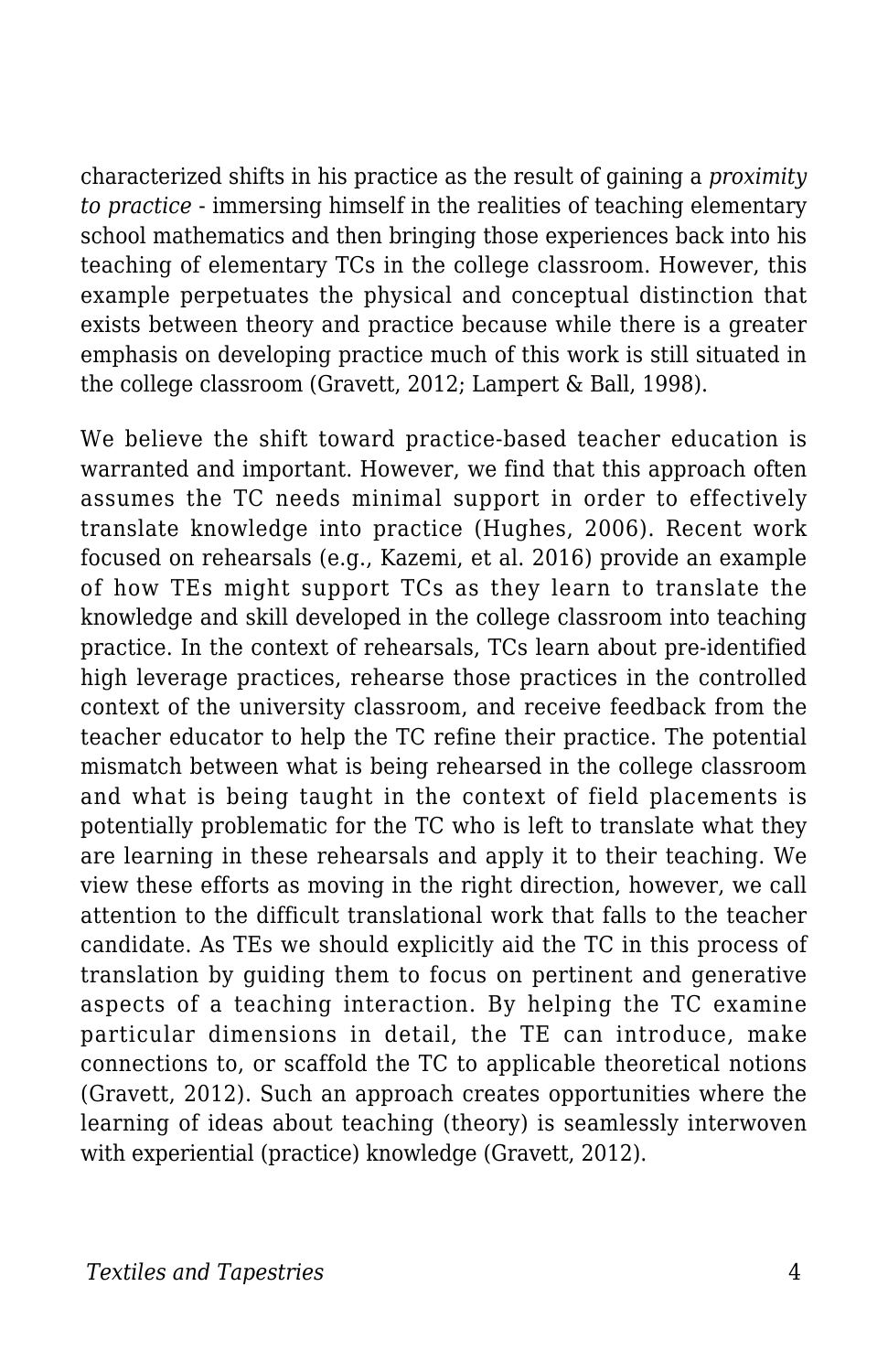As we grapple with the complexities of our work we conceptualize the idea of a theory-practice *edge* as being more productive than a *divide*. The image of a divide separates theory from practice whereas an edge brings theory and practice together. In working with TCs across the theory-practice edge we seek physical and conceptual coherence such that the threads of theory and practice do not merely exist in parallel. For us, coherence requires that the TE and TC weave together the strands of theory and practice such that they do not unravel as TCs are in the process of developing the simultaneous and integrated practice characteristic of effective teachers (Palmeri & Peter, 2019). To do this, we maintain a bifocal perspective (Feiman-Nemser, 2001) where we build upon the fundamental aspects of teaching that are accessible to TCs at the very beginning of (and at any point within) their teacher education program while also supporting them as they actively move toward the complexity and nuance needed for real-time teaching. Self-study methodology, focused explicitly on transformation, facilitated our quest for coherence (LaBoskey, 2004)

# **Aims of the Study**

From earlier work, we identified four superordinate elements of teaching (SET) where each element reflected a critical part of teaching that could be explored in isolation and yet also kept a TC focused on teaching as an integrated practice (Palmeri & Peter, 2019). The SET serves as a framework, elegant in both its simplicity and complexity, that create the foundational warp and weft threads of the tapestry being constructed. We undertook this self-study to uncover aspects of our practice that mediated the TCs' weaving together of the twining threads of theory and practice. We address the question: *How does the self-study of our teacher educational practices across the theory-practice edge provide the possibility for clarity and coherence in our work?*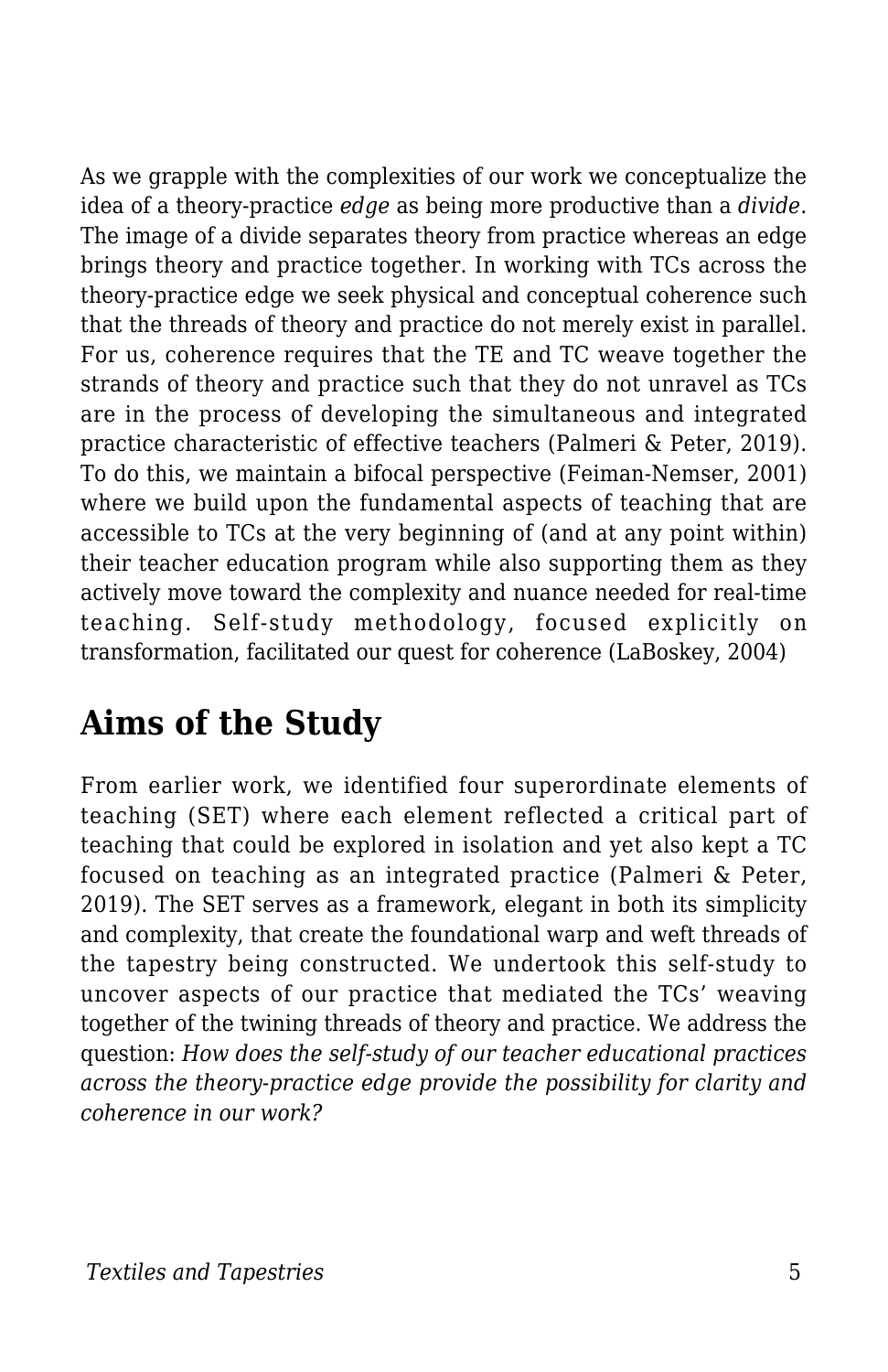# **Methods**

Self-study as a methodology supports work grounded in descriptions of practice, focused on transformation of that practice, and draws upon a variety of qualitative methods (LaBoskey, 2004). This methodology lends both rigor and flexibility to those who question and explore the degree to which their practice makes a difference in students' learning (Berry and Forgasz, 2018).

Our self-study started 10 years ago when we began sharing our teacher educational stories and practices with each other. At that time we were questioning the coherence between two of our courses that included a field experience. Over time our collaborative self-study became more focused and intentional as it also became more far reaching. We recognized that the search for coherence was moving us beyond our individual courses to the broader scope of TCs' development within and across our teacher education program. The work presented here draws on data that we began collecting 2 years ago. The primary data sources include: 1) shared interactive self-study notes; 2) analytic notes generated during biweekly conversations; and 3) artifacts of practice that emerged as a result of our changing practice.

Shared self-study notes were collected across these two years in a Google document where we framed our individual reflections around two particular questions: 1) How does what I did today reflect what I know and what I am learning about TC learning? and 2) How does "this" inform how I conceptualize my work as a teacher educator? Each week we individually documented reflections on our teaching and would then read and post comments on each others' reflections. Later reflections and comments often considered prior reflections and incorporated relevant insights from interactions with students and colleagues. We posed questions, made connections across our reflections, and wondered together about the reflections in light of our guiding questions.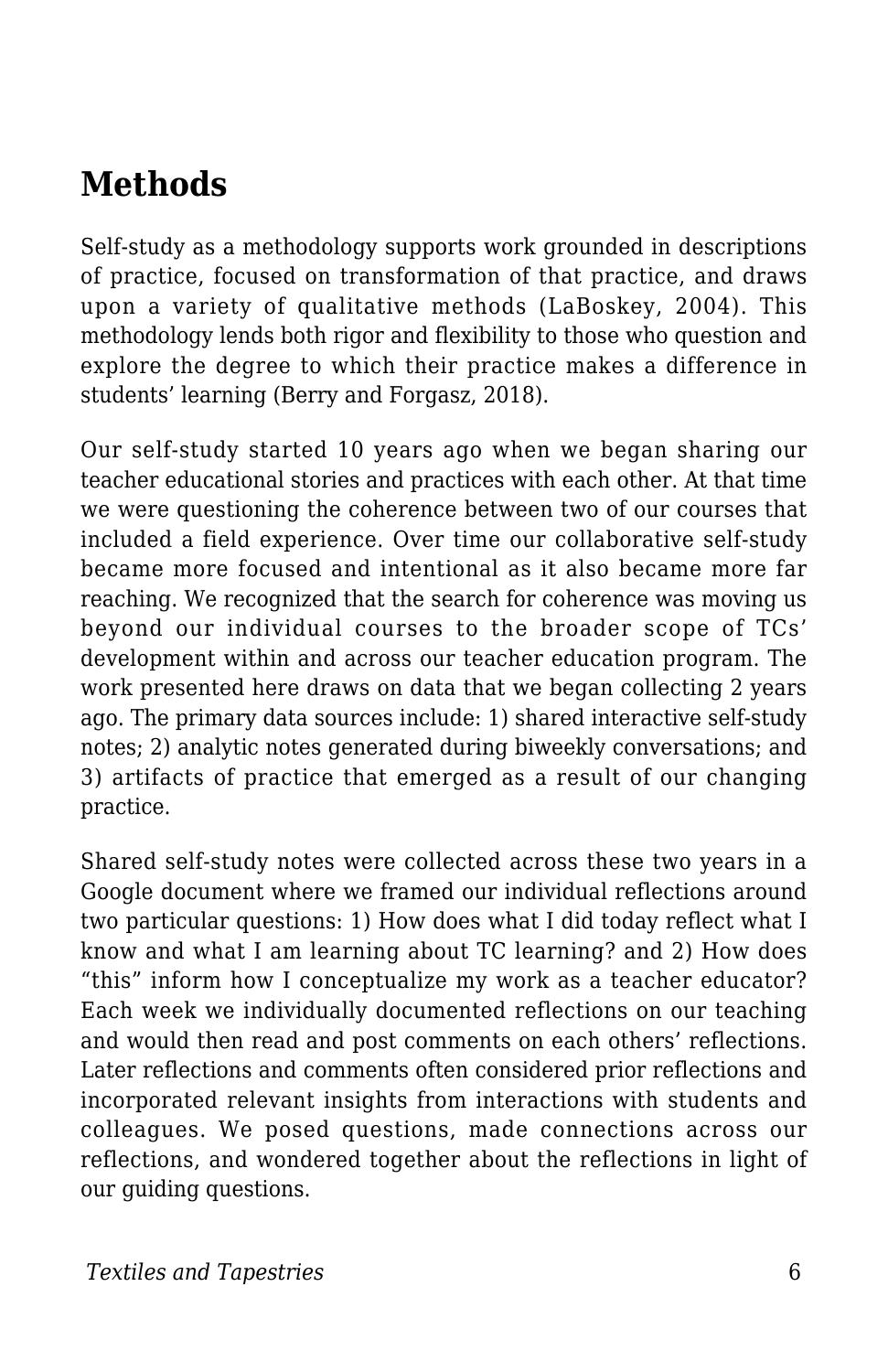Across these two years, we met biweekly to discuss our individual selfstudy reflections and the comments and questions we made in response. During these meetings, we delved more deeply into our individual responses focusing on the connections, patterns, or questions that emerged as we read and responded to each others' reflections in light of our own. We captured these initial analyses in a Google document that was separate from the one where we kept our individual self-study reflections. As we dedicated this time to processing our notes together and making sense of them we found Bogdan and Biklen's (1997) practice of concentrated time to be critical to moving the work forward. During these meetings we utilized the constant comparative method (Glaser & Strauss, 1967; Strauss & Corbin, 1990) to look back at the comments we made on each other's entries and noted patterns emerging in the data.

Finally, following this shared analysis we created a visual representation of our work focused on TC learning and development (see Figure 1). This representation provided a means by which we could make sense of emerging patterns and begin to identify connections and relationships between those emerging patterns (Novak & Gowin,1984). In addition, the representation helped us clarify and represent patterns as a conceptual whole. Like Vanassche and Kelchtermans (2015) we found that our self-study work operated at different grain sizes. The visual representation helped us clarify patterns emerging in and across these different grain sizes.

Analysis was organic, on-going, and directly linked to our data collection. As Samaras (2010) explains, we were "in essence generating a working theory grounded in the data of [our] practice and attempting to make meaning of it" (p. 209).

### **Outcomes**

In our ongoing quest to bring coherence to our individual work and the early childhood & elementary education (ECEE) program more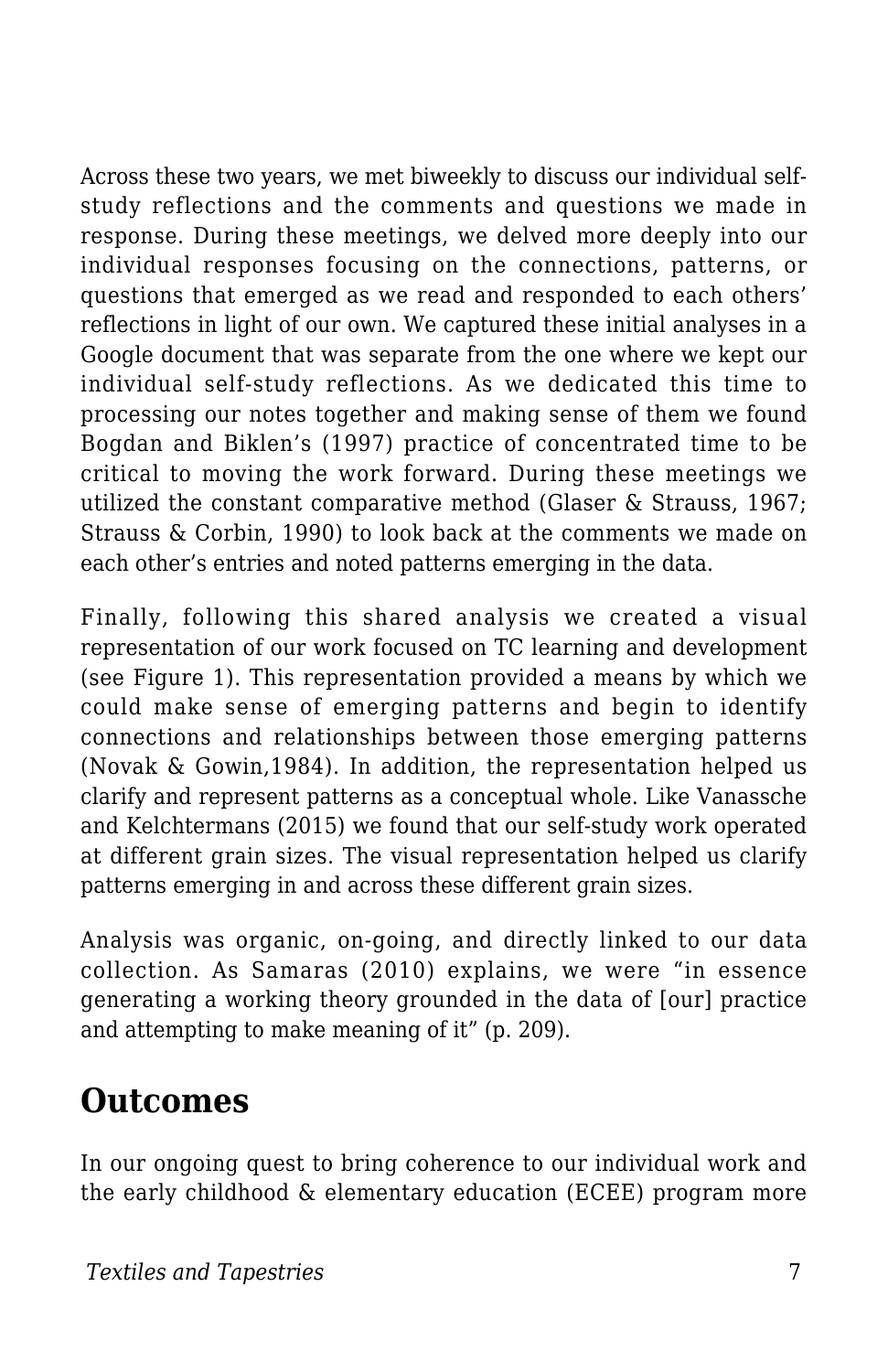broadly, three patterns emerged from our analysis.

The first was categorized at the micro level because it was situated within a course or field experience. A second pattern fell at the macro level because it was operationalized across courses and field experiences. The third pattern was situated at the mega level cutting across all courses in the ECEE program. Identifying these patterns helped us better understand the nature of our work as TEs teaching at and across the theory-practice edge.

#### **Figure 1**

*Teacher Candidate Learning & Development Framework*

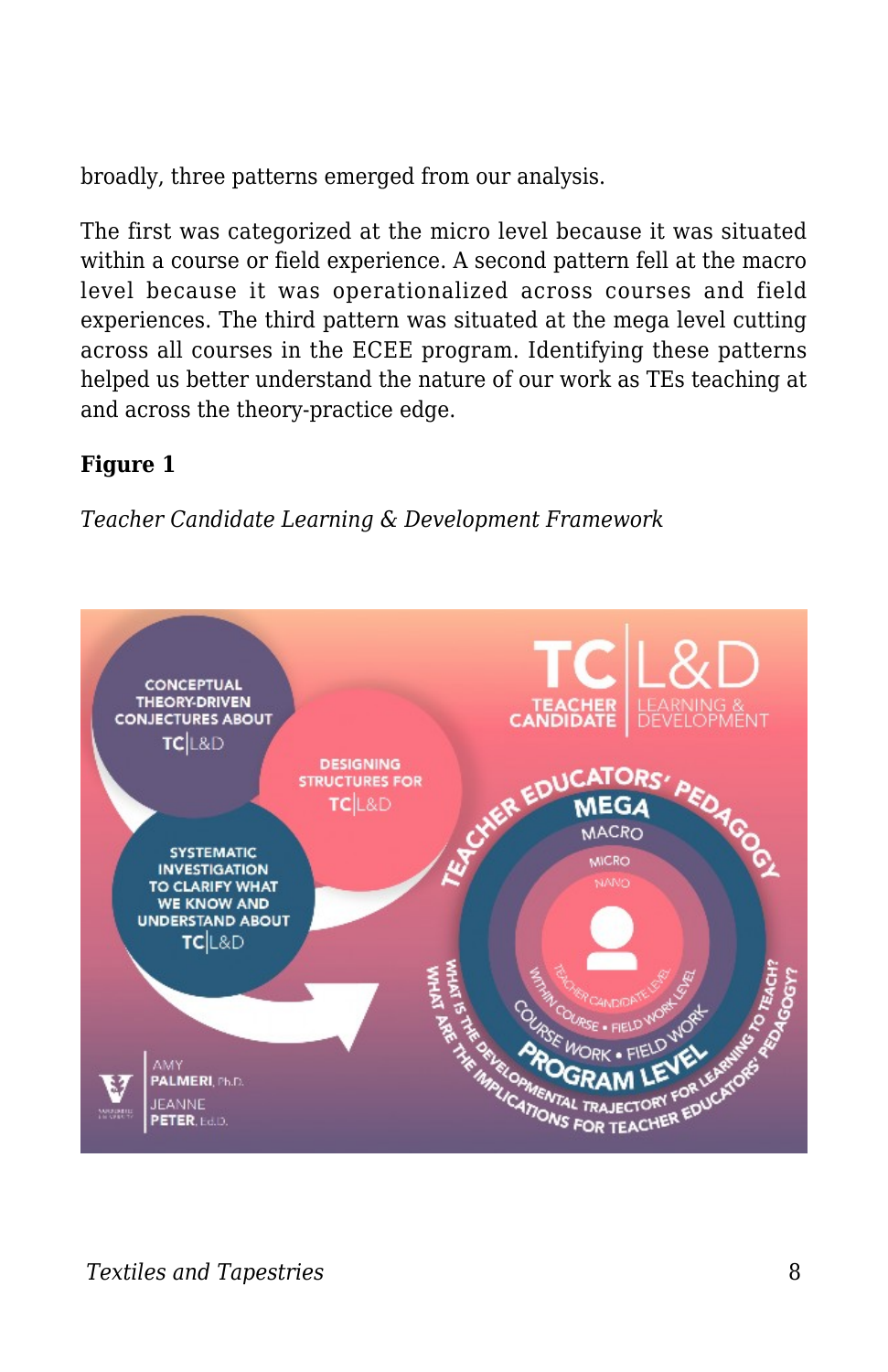### *Outcome 1: Modeling of Our Own Practice*

Our analysis revealed a pattern of our deep commitment to assuring that our pedagogical practices across teaching contexts were consistent with the practices we expect our candidates to learn and enact. A focus on modeling was pervasive in our shared analysis notes:

What we saw this week is that we are modeling for our own students (AP talked about her teaching with the photograph exercise) what we want [TCs] to understand for their own teaching. We are modeling for our University Mentors as we share in our monthly meetings and learn from each other. JP is modeling how to think reflectively and make connections as she provides reflective prompts and responds to TCs... AP's modeling with the photographs did not come as "first, you provide students with a set of photographs. Next " rather AP allowed TCs to experience something through her modeling and then she brought it to a moment of coherence by connecting it to the learning goal. (Oct. 1, 2019: Shared Analysis)

This quote illustrates our commitment to modeling research-based practices for TCs through our pedagogy. It is significant that by modeling here we are not doing with TCs things that directly apply to their work in the field (e.g. it is not we do this in methods and now you go do the same thing in the field with children). We are modeling strategies in our teaching to support TC learning rather than mimicking what TCs will do in their work with children. As part of our teaching, together with the TC, we tease apart the what, why, and how of our decisions and the learning experiences the TCs engage in as a way to generate meaningful parallels to their work in the field.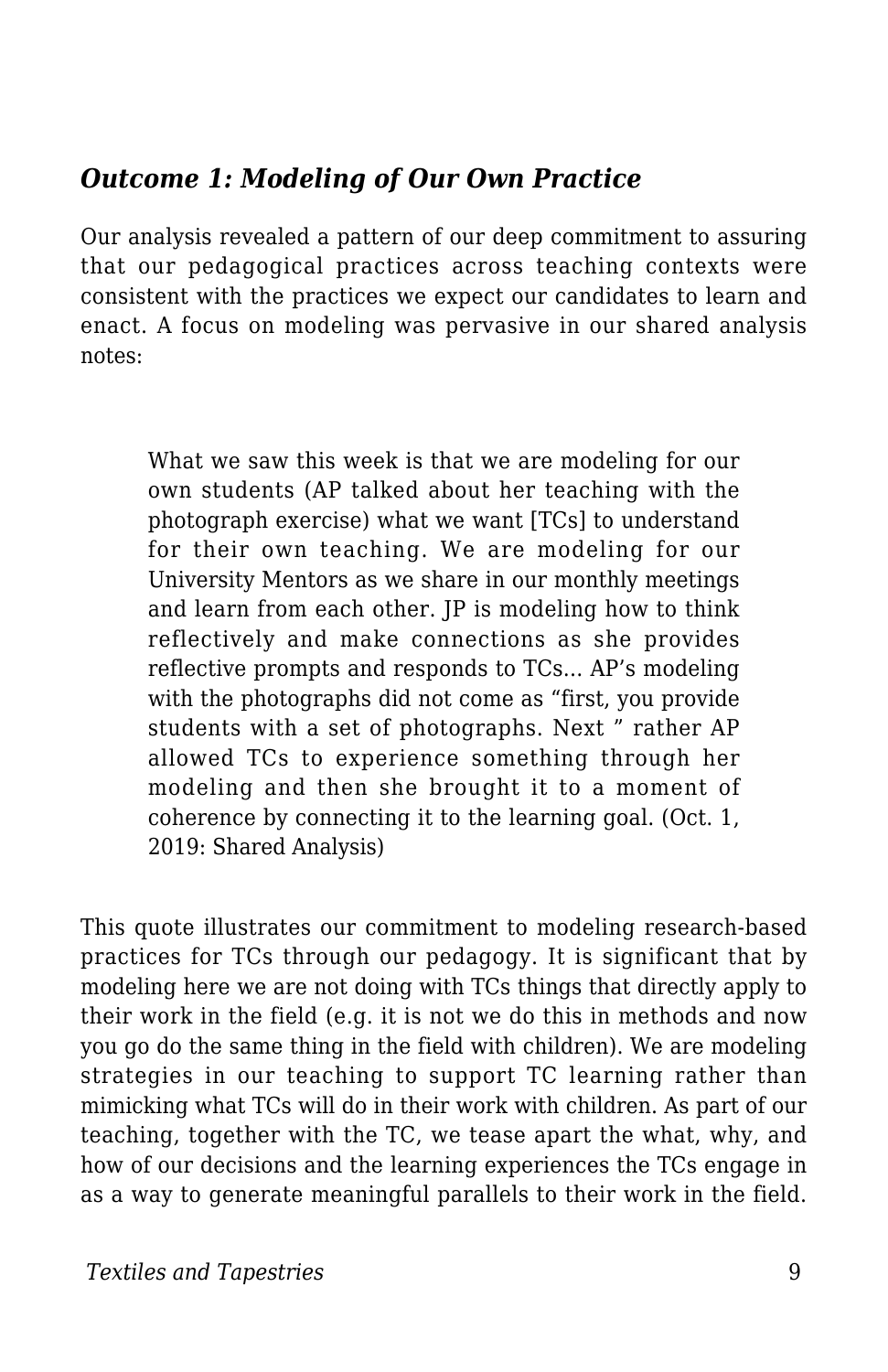When we notice our TCs are not taking up research-based practices we stop to ask ourselves "why", assuming that if we are not seeing what we expected then our pedagogy needs to change.

For example, in the context of the science and social studies practicum, Amy created a weekly seminar where TCs rehearse portions of their planned lesson to be implemented later in the week. Informed by our earlier critique regarding rehearsals, Amy has TCs rehearse a universal part (rather than a particular practice) such as the lesson launch. This allows TCs to rehearse a part of a lesson that they would teach two days later. Across two seminars focused on the lesson launch, 8 TCs rehearsed their launch and received feedback. Each seminar closed with a discussion to enhance TC's understanding of the importance of the launch. The first posed the questions: 1) what purpose does a lesson launch serve? and 2) what are the features of an effective lesson launch? The second seminar asked: 1) What range of instructional strategies did you utilize in your lesson launches? and 2) What other strategies could we use? Through these discussions, the theoretical idea of lesson launches introduced in methods courses were made concrete in practicum seminar, and rather than reifying one "right" approach to a lesson launch the rehearsals broadened the TCs' initial repertoire for lesson launch strategies. Thus, seminar discussions, in conjunction with rehearsals, provided threads that helped us straddle the theory- practice edge.

### *Outcome 2: Sustaining Feedback*

Secondly, a pattern of sustaining feedback, the process of pressing on each other through repeated analysis and reflection (allowing us to envision practice in a way we would not have independently) emerged (Cole, 2006). Sustaining feedback enables us to make ongoing adjustments to our practice while keeping focused on our goal of clarity and coherence. This example illustrates our sense of how theory and practice are intertwined.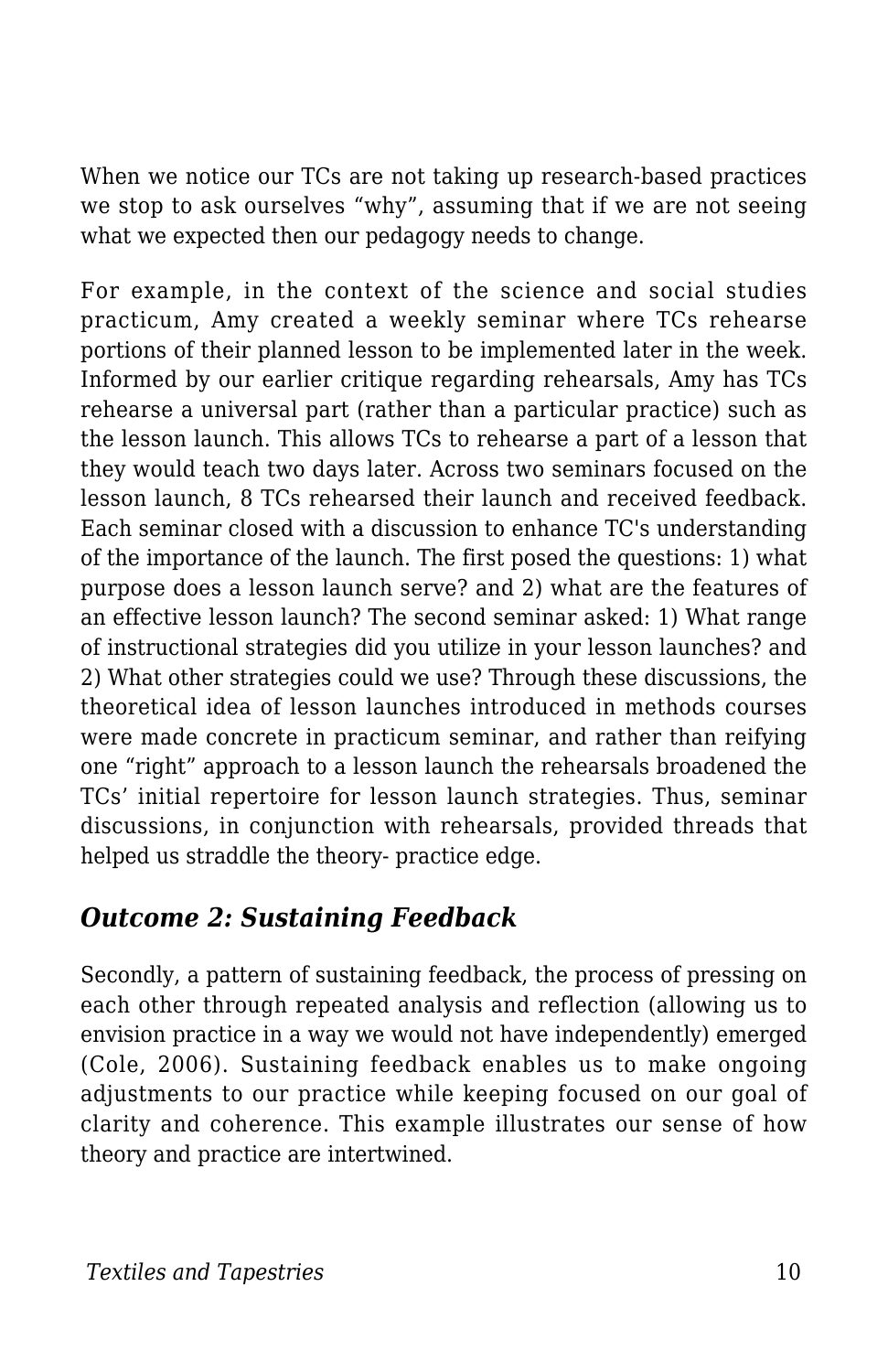What are the things that we must do to create a solid beginning teacher? How do we think about our work in terms of a threshold that is good enough? We can't yet determine which of the myriad of things we are doing makes the most difference [in terms of TC learning and development]. What are the things that add value and what are the things that are good but don't add significant value? What is the right balance of this and the "dosage"-- how frequently TCs need it? (October 1, 2019: Shared Analysis)

Here we focus on the TC as we ask what it means to create a solid beginning teacher. This question is both about end point and starting point. Considering our vision of a well- prepared teacher, where do we begin? The question of where we begin has direct implications for what we are doing in our respective courses and field experiences because they are taken in a particular sequence. As a result, we began creating developmental benchmarks in Jeanne's initial literacy course where TCs are tutoring a single child. Developing expectations established a beginning point that Amy would build upon in her practicum. The following example reflects one of the behaviors Jeanne began tracking at the beginning, midpoint, and end of her embedded practicum.

| <b>Emergent Teacher</b><br>Language | Proficient<br>Teacher<br>Language | <b>End of Course Teacher</b><br>Language |
|-------------------------------------|-----------------------------------|------------------------------------------|
|-------------------------------------|-----------------------------------|------------------------------------------|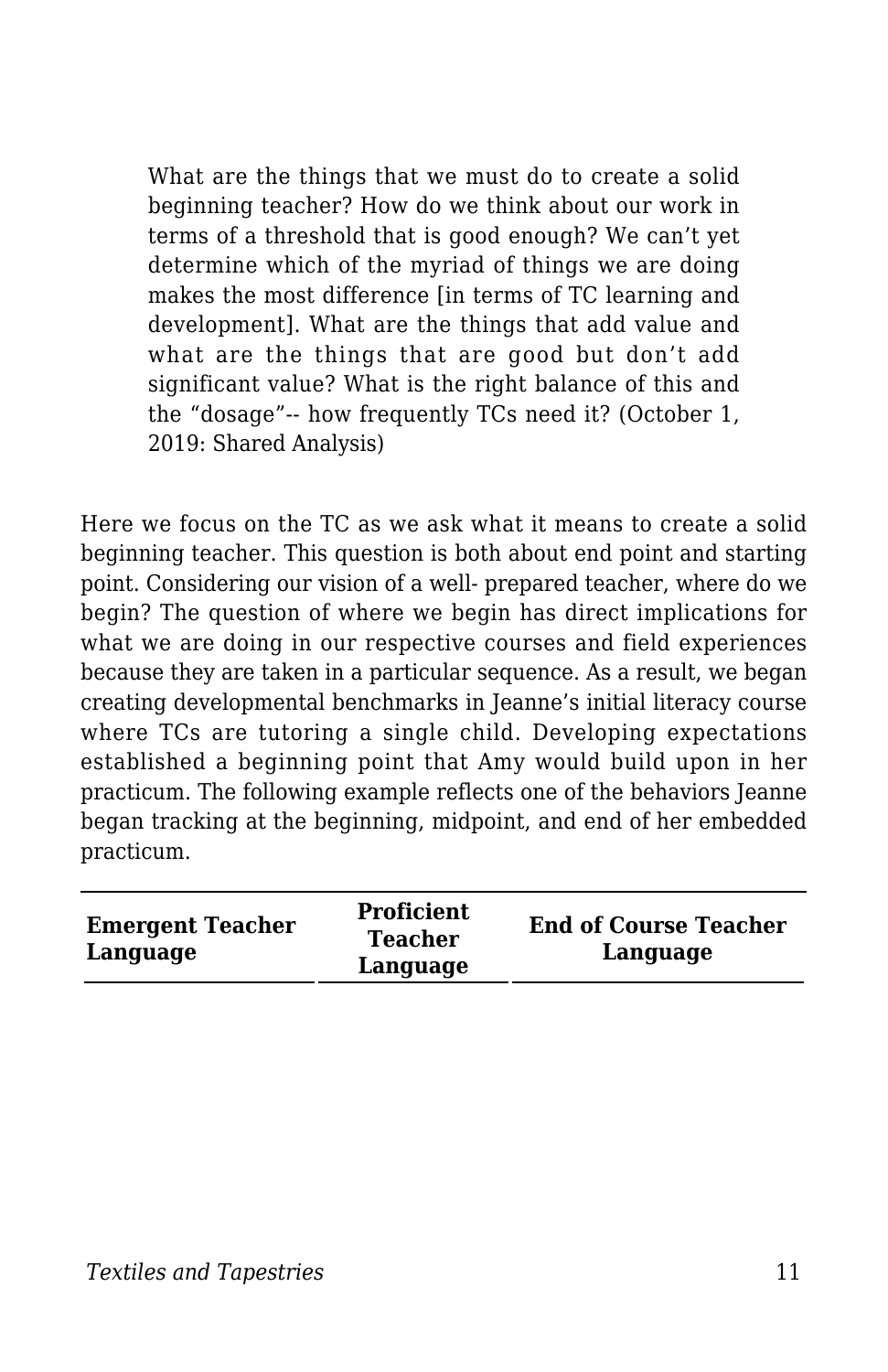|                        | The TC's           |                                                 |
|------------------------|--------------------|-------------------------------------------------|
|                        | language           |                                                 |
|                        | provides the       |                                                 |
|                        | opportunity for    |                                                 |
|                        | the student to do  | The TC provides clear,                          |
|                        | the majority of    | concise, explicit, useful,                      |
|                        | the intellectual   | responsive, encouraging,                        |
| The TC is doing most   | work, scaffolding  | supportive, and                                 |
| of the talking and     | and prompting      | appropriately timed                             |
| intellectual work. The | student language   | prompts/questions/                              |
| student often seems    | and thinking in    | statements and connections                      |
| confused by the TCs    | order to support   | to student assets and                           |
| prompts/questions.     | growth toward      | background knowledge that                       |
| The TC's language is   | skilled, strategic | support the student toward                      |
| inappropriately        | and independent    | skilled, strategic, and                         |
| above/below the        | reading and        | independent reading,                            |
| student's zone of      | writing.           | writing, and thinking. The                      |
| proximal               | The TC attempts    | TC uses rich language that                      |
| development.           |                    | rich language and is right in the student's zpd |
|                        | is aware of the    | and connects to/builds                          |
|                        | student's zpd and  | upon student's experiences                      |
|                        | background         | and prior knowledge.                            |
|                        | knowledge as       |                                                 |
|                        | evidenced by       |                                                 |
|                        | attempts to make   |                                                 |
|                        | adjustments.       |                                                 |

These benchmarks, which we continue to revise and refine, force us to pay close attention to the development of our TCs within and across fieldwork. In our ongoing shared analysis, we press each other to support emerging conjectures regarding TC development. Without the sustaining nature of this feedback to each other, we would be less explicit with TCs and less explicit in our ability to create coherence between field experiences.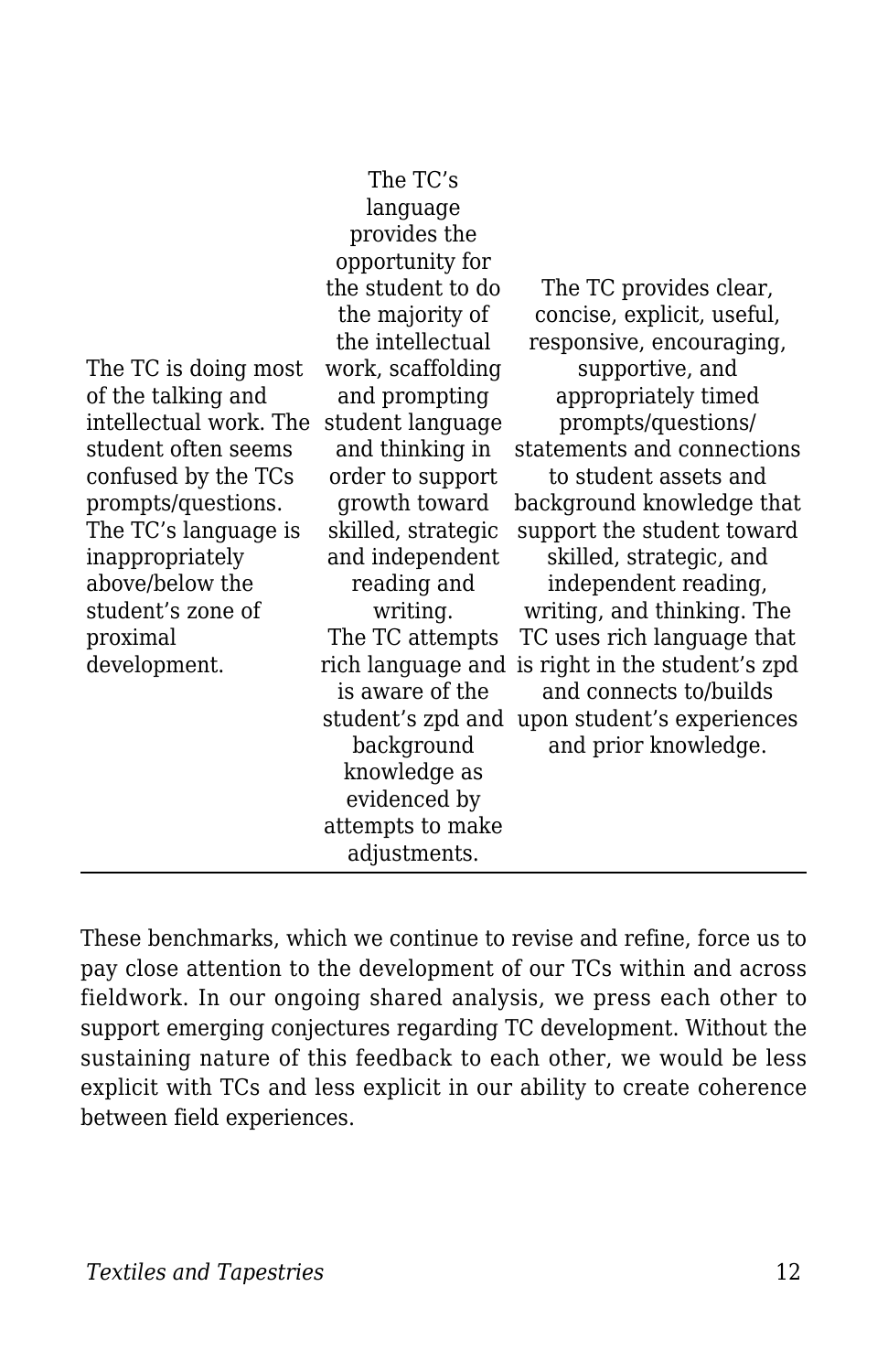### *Outcome 3: Adding Depth to Our Work*

Finally, coming to understand the overlapping grain sizes of our work as TEs adds depth to our practice. These elements are grounded in the superordinate elements of teaching (SET).

The SET - teacher language, subject matter, student engagement, and lesson flow - give us a way to organize and describe our work as TEs in simple terms that communicate to TCs the main elements of teaching. At the same time, the SET provide a robust opportunity to delve into the nuance of teaching with greater specificity and complexity. The SET represent four additional interwoven threads that together with the twined strands of theory and practice are woven into the tapestry. Through self-study we identify opportunities that capture the complexity of these interdependent relationships serving to bring coherence to our work as teacher educators. For example:

As we've noticed the ripples and considered that "every interaction is a teaching moment" and while we know that this is an important place to be as a TE and as we theorize about teacher education, it isn't sustainable. So how do we balance the micro and macro issues that come into play here?

- 1. We agree that emails are a teaching space and this should be our default stance (nano level)
- 2. Feedback on assignments which aligns with the focus on feedback in the post-observation conference seems another fruitful teaching moment.
- 3. We need to get on the student interviews so that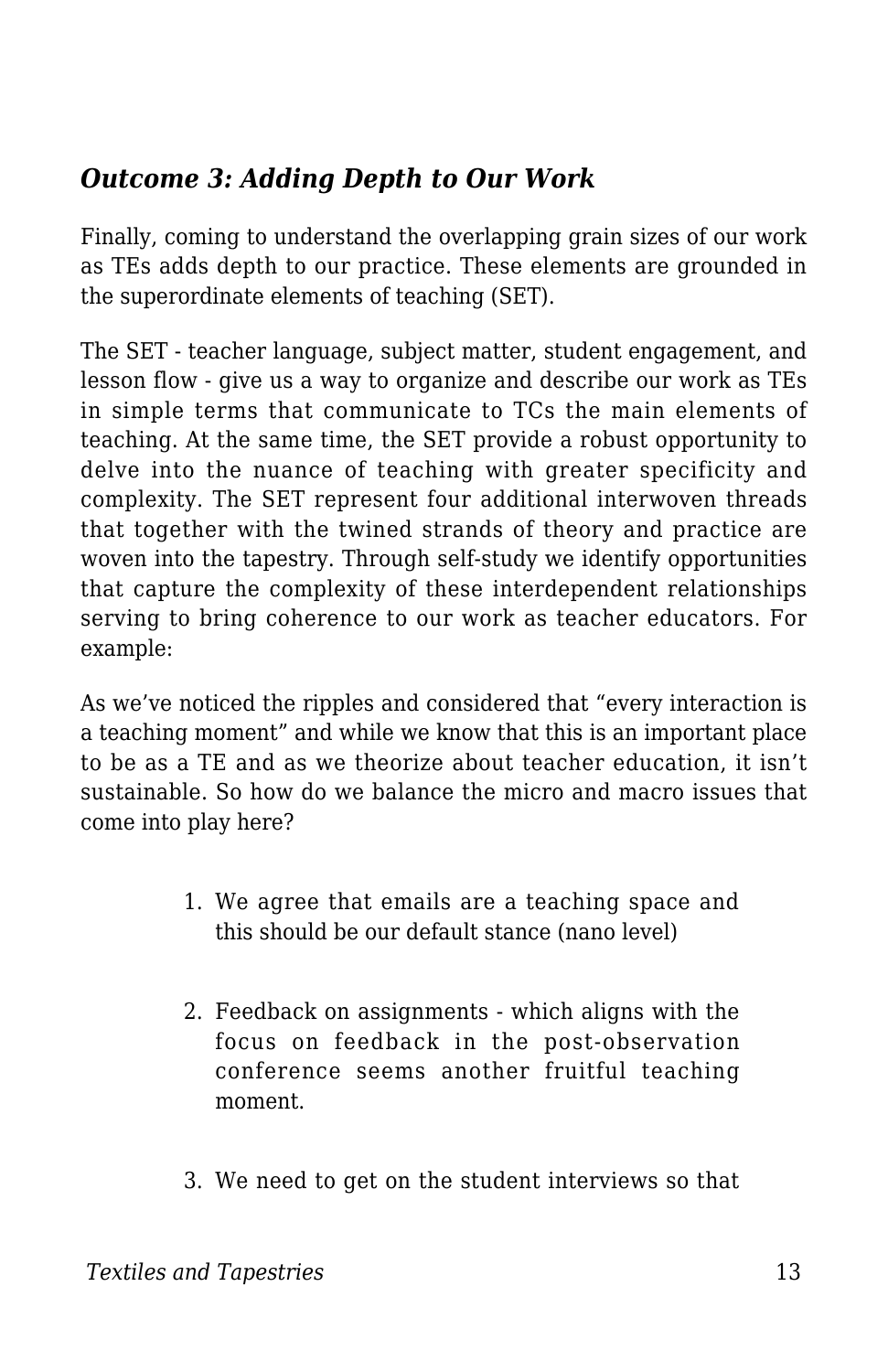we can see what the TCs find instructional. At what point does feedback become overkill - both for us as TEs and for the students as TCs? (April 22, 2019: Shared Analysis)

The SET and the Teacher Candidate Learning and Development Framework (see Figure 1) provide us with a way of examining our work in greater depth and nuance and also scaffolds our ability to think along and across grain size. For example, we realized that we did not have insight into individual TC's perceptions of our feedback on lesson plans. As a result of this insight, we designed a Google form (sent to TCs after receiving feedback on a lesson plan) to identify what lesson plan feedback they took up (if any) as they reflected on, reviewed, rethought, or revised their lesson plan prior to teaching.

Toggling back and forth across grain sizes (within our individual courses to those parts of our work that rippled out to impact the entire program) provided us with an opportunity to make intentional decisions about our pedagogical practices and the direction of our work. Creating a visual representation (see Figure 1), emerging from our self-study analysis, provided us a way to look across our work to identify where our work was or was not coherent. The representation allowed us to keep our heads wrapped around the whole of our work and also supported our ability to visualize individual practices that held the greatest potential to positively contribute to the whole. With this framework, we were able to move toward greater coherence instead of potentially becoming stagnated at the level of individual pedagogical improvement.

# **Conclusion**

We are challenged, when teaching a complex practice like teaching, to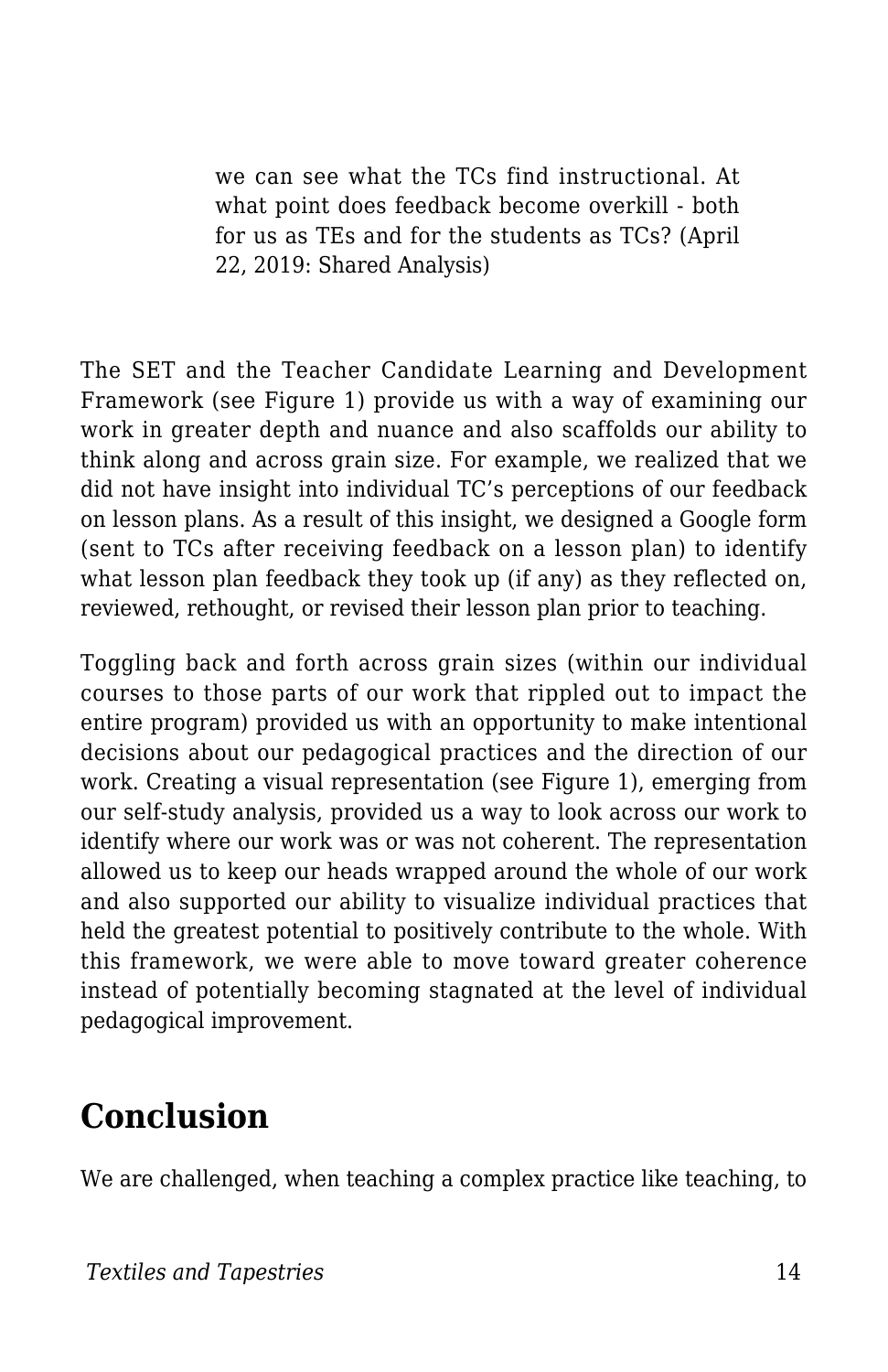pull the threads of TCs' developing practice into the university context as we are also pulling the threads of TCs' nascent understanding of theory into the P-5 context. We believe that at the nexus of this challenge is coherence which we define as making explicit the holding together of theory and practice. As Darling Hammond (2020) said, "You learn everything is connected. So, if you pull on one string in a tapestry, you get a tangle. What you really need to do is think about the whole piece and how you're going to move all the parts in a direction of greater opportunity." In this study we sought to answer the question: *How does the self-study of our teacher educational practices across the theory-practice edge provide the possibility for clarity and coherence in our work?* We claim that this can best be done by teacher educators who relentlessly study their own teaching, using this ongoing analysis to intentionally design program structures and teacher education practices, honing the theory-practice edge, and thereby enabling TCs to bring theory into practice AND practice into theory.

### **References**

Berry, A., & Forgasz, R. (2018). Not-so-secret stories: Reshaping the teacher education professional knowledge landscape through selfstudy. In. D. Garbett & A. Ovens (Eds.), *Pushing boundaries and crossing borders: Self-Study as a means for researching pedagogy* (pp. 43-50). Self-Study of Teacher Education Practices.

Bogdan, R., & Biklen, S. K. (1997). *Qualitative research for education*. Allyn & Bacon.

Cole, A. D. (2006). Scaffolding beginning readers: Micro and macro cues teachers use during student oral reading. *Reading Teacher*, *59*(5) *450-459.* https://doi.org/10.1598/RT.59.5.4

Darling-Hammond, L. (2020, April 6). COVID-19 brings 'central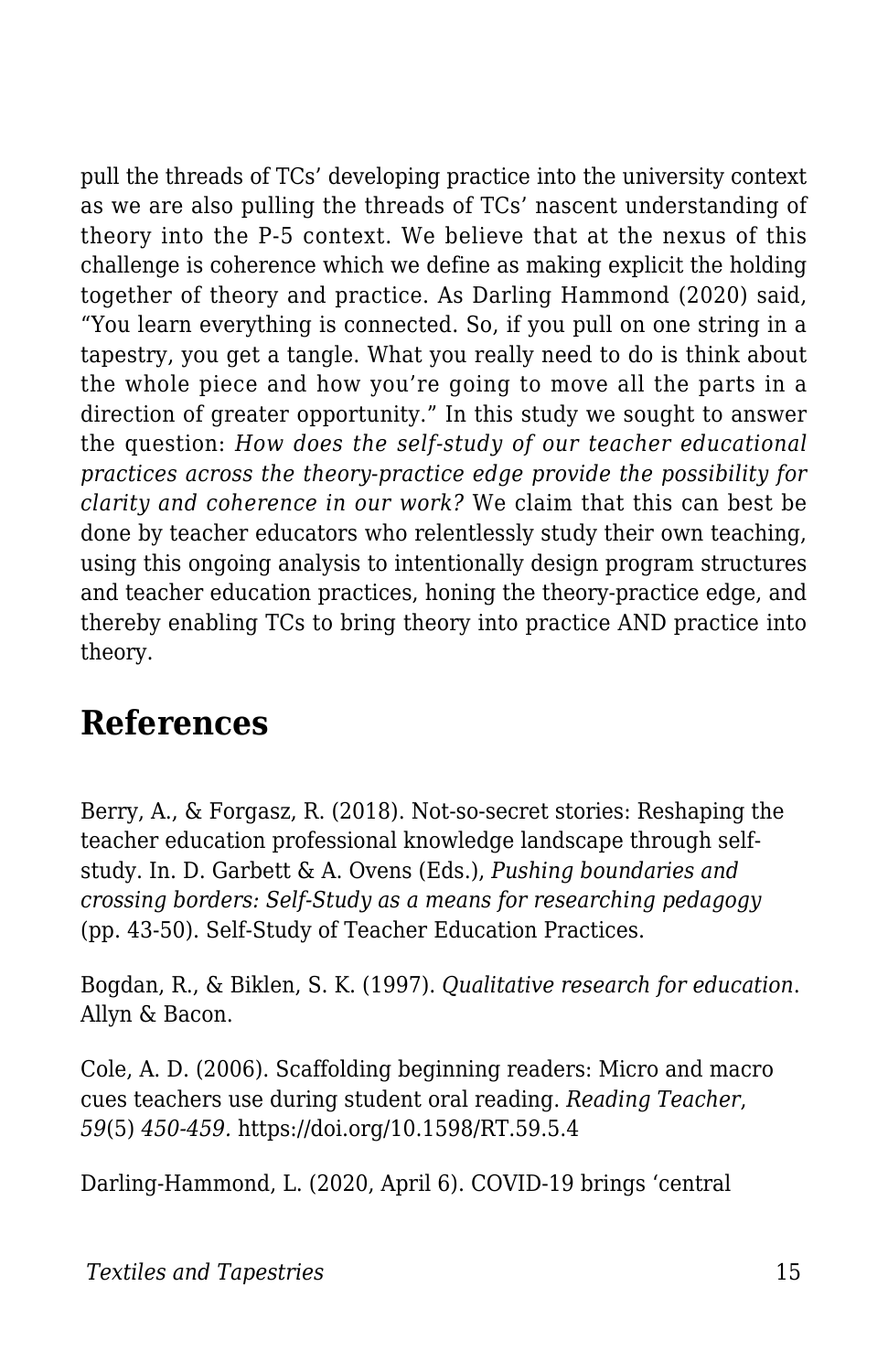importance of public education back to peoples minds'. Educationdive. [https://edtechbooks.org/-oDNG](http://www.educationdive.com/news/darling-hammond-covid-19-brings-central-)www.educationdive.com/news/darlinghammond-covid-19-brings-central- importance-of-public-educationba/575396/

Feiman-Nemser, S. (2001). Helping novices learn to teach: Lessons from an exemplary support teacher. *Journal of Teacher Education*, *52*(1), 17-30. https://doi.org/10.1177/0022487101052001003

Feiman-Nemser, S. & Remillard, J. (1996). Perspectives on learning to teach. In F. Murray (Ed.), *The Teacher Educators' Handbook* (pp. 63-91). Jossey-Bass.

Flessner, R. (2012). Addressing the research/practice divide in teacher education. *Action in Teacher Education*, *34*, 159-171. https://doi.org/10.1080/01626620.2012.677739

Forzani, F. M. (2014). Understanding "core practices" and "practicebased" teacher education: Learning from the past. *Journal of Teacher Education*, *65*(4), 357–368. https://doi.org/10.1177/0022487114533800

Glaser, B., & Strauss, A. (1967). The discovery of grounded theory. Weidenfield & Nicolson. Gravett, S. (2012). Crossing the "theorypractice divide": Learning to be(come) a teacher. *South African Journal of Childhood Education*, *2*(2), 1-14. https://doi.org/10.4102/sajce.v2i2.9 Hughes, J. A. (2006). Bridging the theory-practice divide: A creative approach to effective teacher preparation. *Journal of Scholarship and Teaching*, *6*(1), 110-117.

Janssen, F., Grossman, P., & Westbroek, H. (2015). Facilitating decomposition and recomposition in practice-based teacher education: The power of modularity. *Teaching and Teacher Education*, *51*, 137-146. https://**doi**.org/10.1016/j.tate.2015.06.009

Kazemi, E., Ghousseini, H., Cunard, A., & Turrou, A. C. (2016).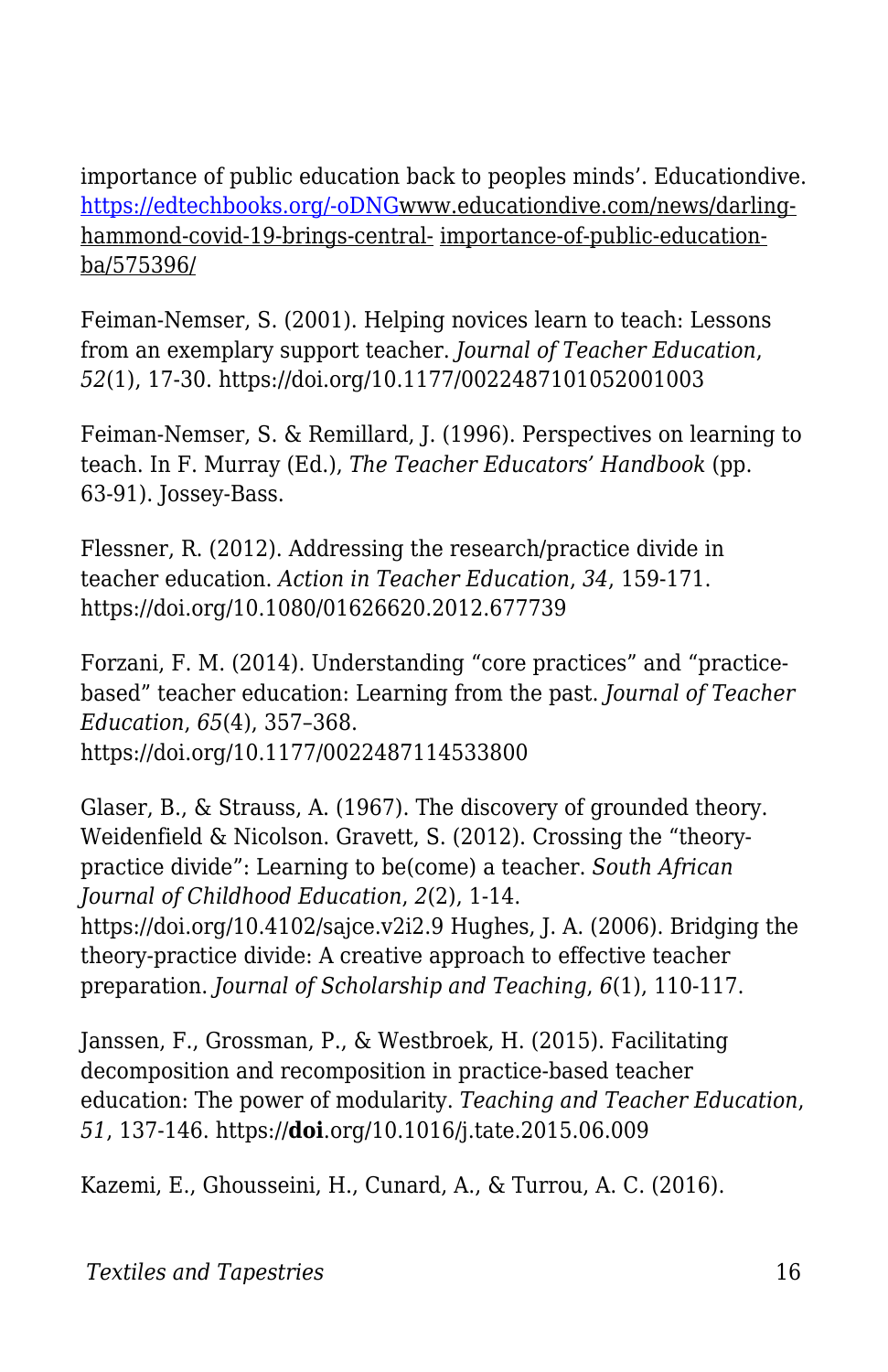Getting inside rehearsals: Insights from teacher educators to support work on complex practice. *Journal of Teacher Education, 67*(1), 18-31. **DOI**: 10.1177/0022487115615191

Korthagen, F. A. J. (2007). The gap between research and practice revisited. *Educational Research and Evaluation, 13*(3), 303-310. https://doi.org/10.1080/

LaBoskey, V. K. (2004). The methodology of self-study and its theoretical underpinnings. In J. J. Loughran, M. L. Hamilton, V. K. LaBoskey, & T. Russell (Eds.), *International handbook of self-study of teaching and teacher education practices* (pp. 817-869). Kluwer. https://doi.org/10.1007/978-1-4020-6545-3

Lampert, M. (2010). Learning teaching in, from, and for Practice: What do we mean? *Journal of Teacher Education*, *61*(1–2), 21–34. https://doi.org/10.1177/0022487109347321

Lampert, M., & Ball, D. L. (1998). *Teaching, multimedia, and mathematics: Investigations of real practice. The Practitioner Inquiry Series*. Teachers College Press.

Langdon, F., & Ward, L. (2015). Educative mentoring: A way forward. International Journal of Mentoring and Coaching in Education. https://**doi**.org/10.1108/IJMCE-03-**2015**-0006

Novak, J. D., & Gowin, D. B. (1984). *Learning how to learn*. Cambridge University Press.

Palmeri, A. B., & Peter, J. A. (2019). Pivoting from evaluative to educative feedback during post-observation conferencing: Supporting the development of preservice teachers. In *Handbook of Research on Field-Based Teacher Education* (pp. 495-517). IGI Global.

Samaras, A. P. (2010). *Self-Study teacher research: Improving your practice through collaborative inquiry*. Sage.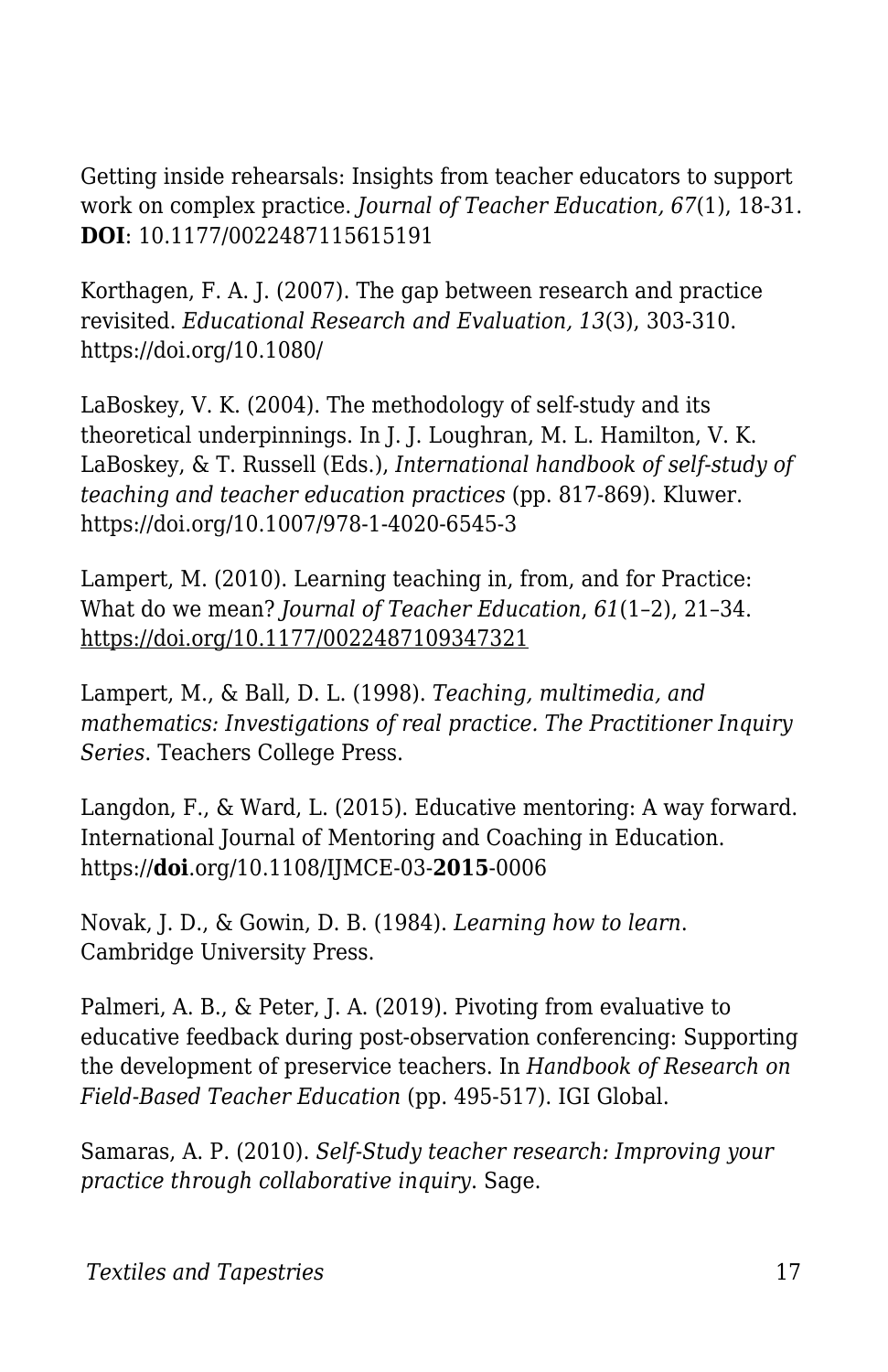Strauss, A., & Corbin, J. (1990). *Basics of qualitative research*. Sage.

Teaching Works. (2020). *High leverage practices*[.](http://www.teachingworks.org/work-of-) http://www.teachingworks.org/work-of- teaching/high-leveragepractices

Vanassche, E., & Kelchtermans, G. (2015). The state of the art in selfstudy of teacher education practices: A systematic literature review. *Journal of Curriculum Studies*, *47*(4), 508-528. https://doi.org/10.1080/00220272.2014.995712



Palmeri, A. B. & Peter, J. A. (2020). Pulling at Loose Threads: Weaving a Coherent Vision of Teacher Education Through Self Study. In C. Edge, A. Cameron-Standerford, & B. Bergh (Eds.), *Textiles and Tapestries*. EdTech Books. Retrieved from https://edtechbooks.org/textiles\_tapestries\_self\_study/cha